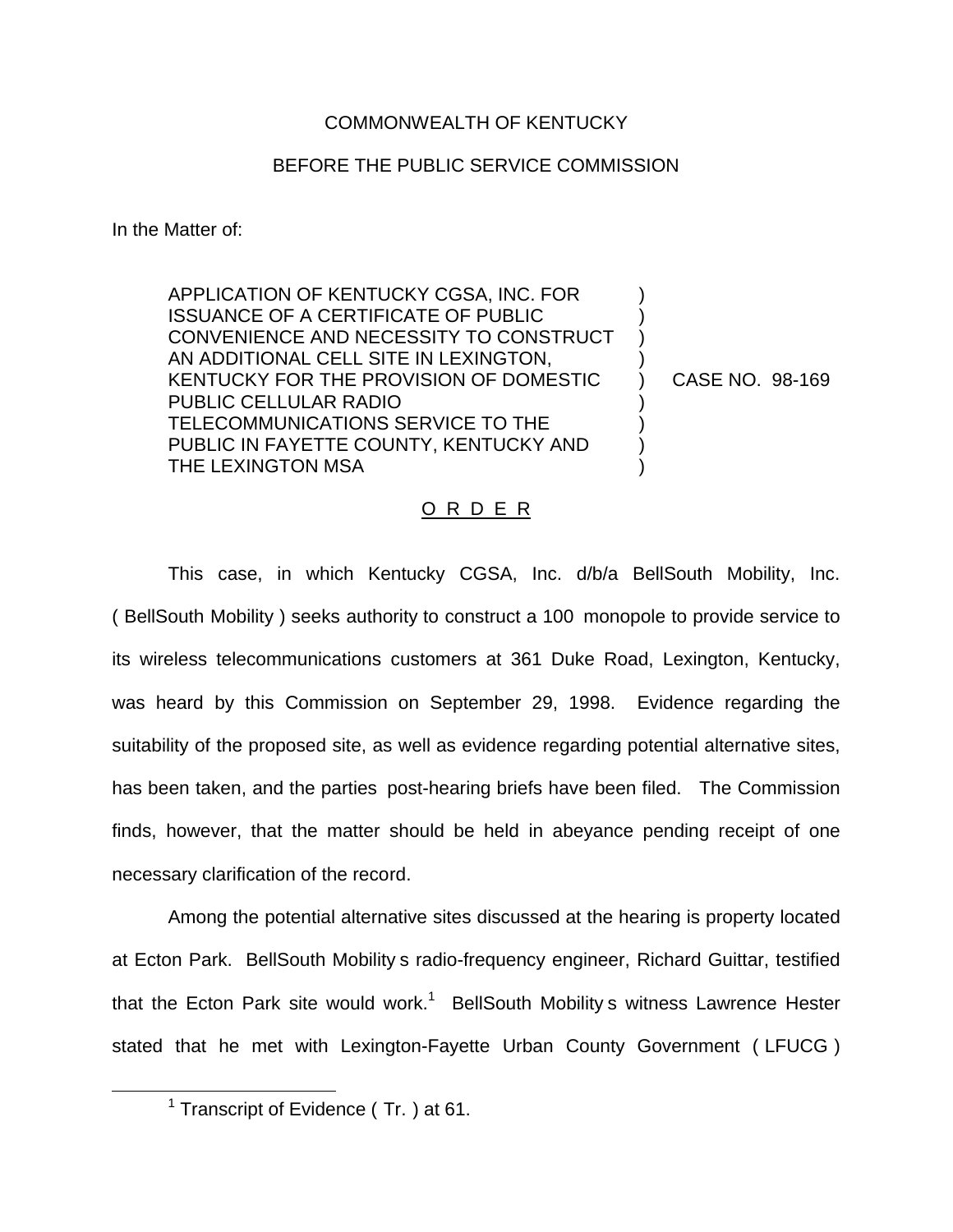officials including Bill Farmer, Joe Ewalt, and Chris King in regard to the possibility of locating a facility at Ecton Park. The consensus of the group was that neighbors of the park, who live in a residentially zoned area, would oppose a facility at that location. Nevertheless, potential options, including building a structure at the park to light the baseball field or constructing a clock tower within the park were discussed.  $2\,$  Mr. Hester testified, however, that the LFUCG would not permit BellSouth Mobility to build any sort of facility at Ecton Park, and that, in fact, Mr. Ewalt, Mr. King, and Mr. Farmer unanimously agreed that building at Ecton Park was not feasible. $3$  That would seem to close the matter, particularly since the Criteria for Review of Cellular Tower Applications of the LFUCG explicitly states that the LFUCG shall oppose towers which, inter alia, have a fall line which extends to any premises containing a park or other public open space.  $4$ 

However, in its post-hearing brief, the LFUCG contends that:

Testimony presented on behalf of the Applicant indicated that Ecton Park was a viable location, but that the LFUCG rejected this proposition. There are problems with this assertion. First, as Chris King testified, there was no outright rejection by the LFUCG regarding the Ecton Park location. Second, Ecton Park was not even within the original search ring established by the Applicant.  $(TH, 175-76)$ .<sup>5</sup>

The transcript pages cited by the LFUCG do not indicate that the LFUCG would permit BellSouth Mobility to construct a facility at Ecton Park. Nor does

 $2$  Tr. at 111-112.

 $3$  Tr. at 112.

<sup>4</sup> Criteria for Review of Cellular Tower Applications, as adopted by the Cellular Tower Committee of the LFUCG, Applicant Exhibit 9 (emphasis in original).

<sup>5</sup> Brief on Behalf of Intervenor Lexington-Fayette Urban County Government at 6.